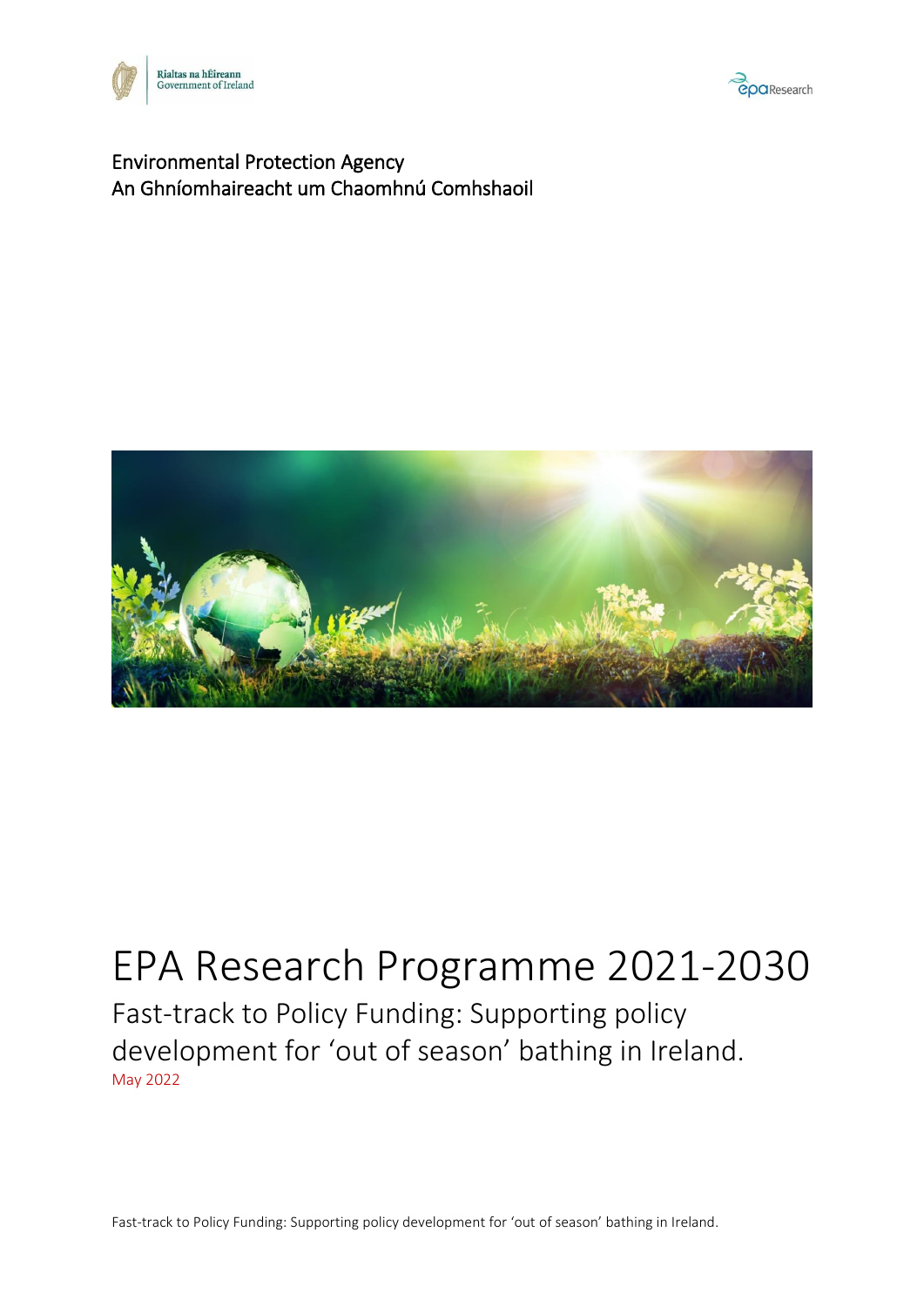

# EPA Research Fast-track to Policy Funding

This document provides the Technical Description for the Environmental Protection Agency (EPA) Fast-track to Policy Funding to support policy development for 'out of season' bathing in Ireland.

Applicants should read the following carefully and consult the other documentation provided (e.g. EPA Research Programme 2021-2030 Fast-track to Policy Funding Guidelines and Terms & Conditions).

### **Contents**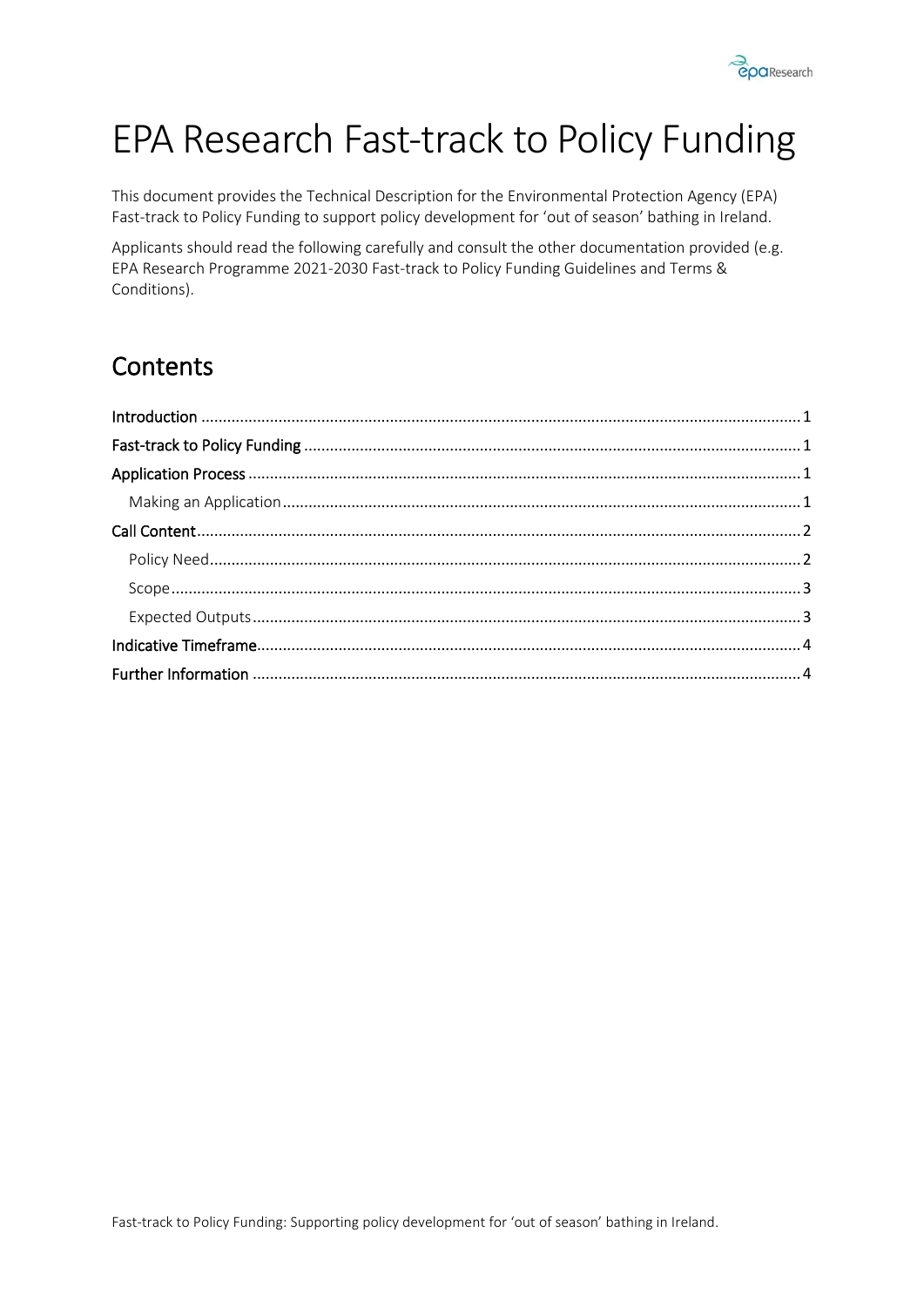

### <span id="page-2-0"></span>Introduction

EPA Research 2030<sup>1</sup> is the ten-year high-level framework for the EPA's research programme (2021-2030), designed to be agile, responsive and flexible.

Environmental policies must be underpinned by an in-depth level of knowledge that needs to be delivered through a systematic programme of environmental research and assessment. Research can play an important role by generating evidence that will support the design and implementation of effective and robust policy, evaluate its outcomes, and demonstrate its value. EPA Research 2030 will further our understanding of our environmental and natural systems. It will enable the outcomes from research to be put in action to protect and improve our natural and built environment.

### <span id="page-2-1"></span>Fast-track to Policy Funding

Fast-Track to Policy funding aims to provide evidence synthesis, review of policies and best practices to answer urgent emerging policy questions (addressing emerging short-term policy needs). This funding will be provided as short-term evidence-based research studies.

| <b>Fast-track to Policy Funding</b> |                                                                    |  |  |  |
|-------------------------------------|--------------------------------------------------------------------|--|--|--|
| Type of Project                     | Short-term evidence-based research study                           |  |  |  |
|                                     | Indicative Timeline From 2 weeks to 9 months                       |  |  |  |
| Indicative Budget                   | from € 5,000 to € 50,000                                           |  |  |  |
| Outputs                             | Short Summary Evidence Report, published by the EPA, and any other |  |  |  |
|                                     | specific deliverables included in the topic description            |  |  |  |

### <span id="page-2-2"></span>Application Process

#### <span id="page-2-3"></span>Making an Application

Applications must be made online a[t https://epa.smartsimple.ie](https://epa.smartsimple.ie/)

You will also need to refer to the following documentation, which is available to download from the EPA's Online Grant Management and Application Portal or from the EPA website<sup>2</sup>:

- 1. EPA Research Programme 2021-2030 Fast-track to Policy Funding Guidelines and Terms & Conditions; and
- 2. EPA Online Grant Management and Application Portal System User Guides.

<sup>1</sup> <https://www.epa.ie/our-services/research/epa-research-2030/>

<sup>2</sup> <http://www.epa.ie/our-services/research/>

Fast-track to Policy Funding: Supporting policy development for 'out of season' bathing in Ireland.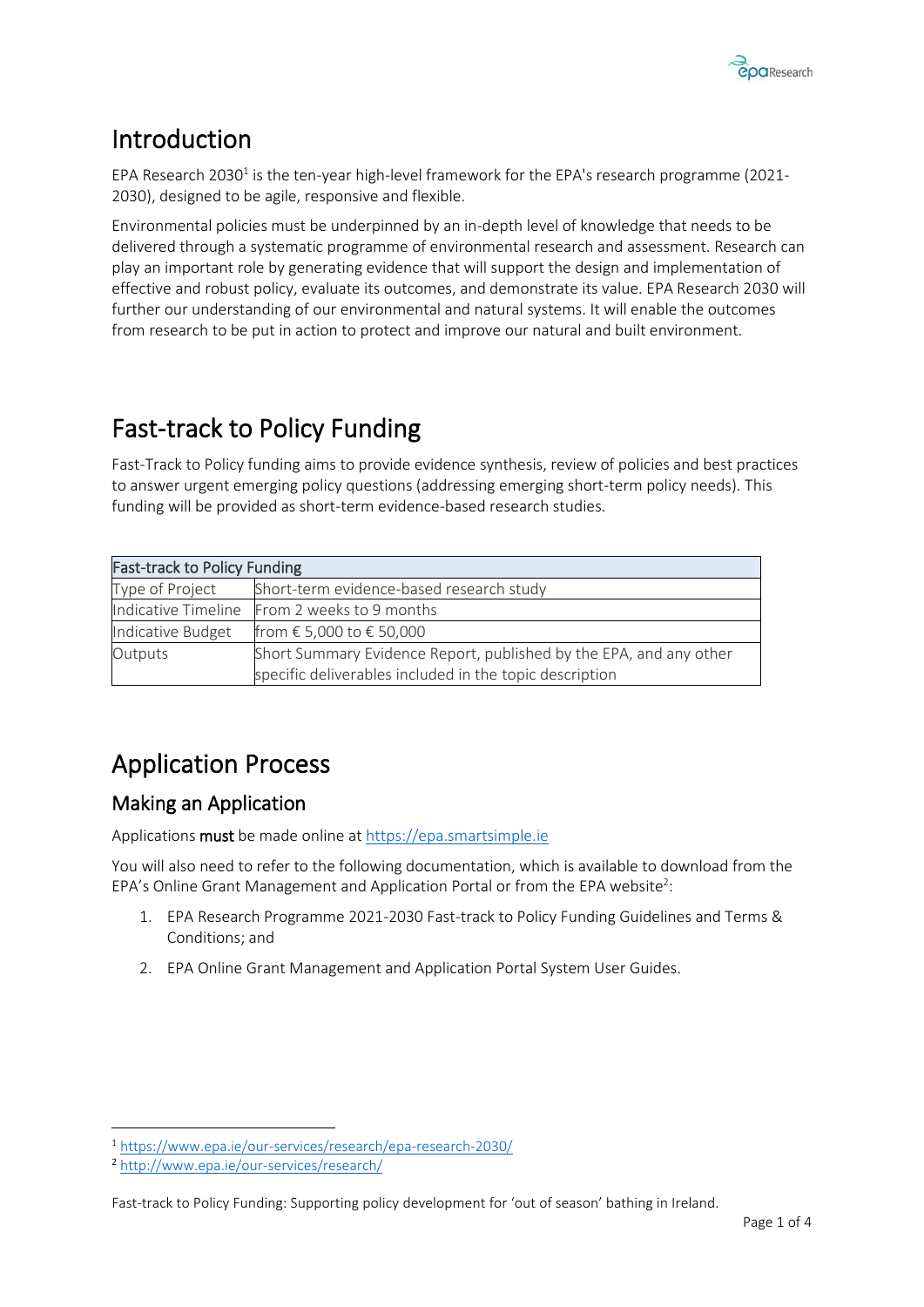

### <span id="page-3-0"></span>Call Content

| <b>Topic Title</b>          | Supporting policy development for 'out of season' bathing in Ireland. |                         |          |
|-----------------------------|-----------------------------------------------------------------------|-------------------------|----------|
| <b>Call Topic Reference</b> | Delivering a Healthy Environment 2022 Call Topic 13                   |                         |          |
| <b>Project Type</b>         | Short-term Evidence-based Research Studies                            |                         |          |
| Maximum Budget              | € 35,000                                                              | <b>Maximum Duration</b> | 2 months |
| Latest Start Date           | $21^{st}$ June 2022.                                                  |                         |          |

#### <span id="page-3-1"></span>Policy Need

The EU Bathing Water Directive<sup>3</sup> states that "Member States shall annually identify all bathing waters and define the length of the bathing season". The Directive was transposed into Irish law through the Bathing Water Quality Regulations SI 79/2008<sup>4</sup>. The "bathing season" is defined in the regulations as the period from the  $1<sup>st</sup>$  June to the  $15<sup>th</sup>$  September.

In recent years, there has been increased interest in "out of season" or winter swimming, and, as such, there have been calls for the extension of the bathing season to a 12-month season with requests for communication of more rapid or "real-time" bathing water quality monitoring results. The National Bathing Water Expert Group (BWEG)<sup>5</sup> has been considering how best to protect bathers' health, with a particular focus on "out of season" and is currently gathering data on out-of- season bathing from the public and local authorities.

The Dublin Bay Task Force<sup>6</sup> is developing communication strategies and reviewing available technologies for rapid analysis of bathing water quality, while also actively implementing mitigation actions on the ground. Irish Water is undertaking an assessment of the benefits of leaving the Ringsend wastewater treatment plant UV filtration on during the "out of season" on the bathing water quality while the Acclimatize Project<sup>7</sup> is a project being carried out by researchers in Ireland (University College Dublin) and Wales (Aberystwyth University). The project aims to work out how bathing waters at the seaside become polluted in a way that can impact on public health, and how climate change may affect the quality of these waters in the future.

This research is needed to assist in identifying and reviewing all relevant research relating to bathing water quality monitoring and associated public communication strategies. The proposed research would collate all available scientific evidence to help inform policy development and guidance for 'out of season' bathing in Ireland. This would include the identification of best practice to inform this emerging policy question.

<sup>7</sup> <https://www.acclimatize.eu/>

Fast-track to Policy Funding: Supporting policy development for 'out of season' bathing in Ireland.

<sup>3</sup> [https://ec.europa.eu/environment/water/water-bathing/review\\_en.html](https://ec.europa.eu/environment/water/water-bathing/review_en.html)

<sup>4</sup> <https://www.irishstatutebook.ie/eli/2008/si/79/made/en/print>

<sup>5</sup> [https://www.catchments.ie/winter-swimmers-the-bathing-water-expert-group-wants-you-to-fill-out-this](https://www.catchments.ie/winter-swimmers-the-bathing-water-expert-group-wants-you-to-fill-out-this-survey/)[survey/](https://www.catchments.ie/winter-swimmers-the-bathing-water-expert-group-wants-you-to-fill-out-this-survey/)

<sup>&</sup>lt;sup>6</sup> In November 2019, Dublin City Council (DCC) set up a Task Force including representatives from Irish Water, Department of Housing, Local Government & Heritage (DHLGH) and Dun Laoghaire Rathdown County Council (DLRCC). The Task Force meets on a monthly basis and is working to improve water quality on Merrion Strand and Sandymount Strands and to address other issues.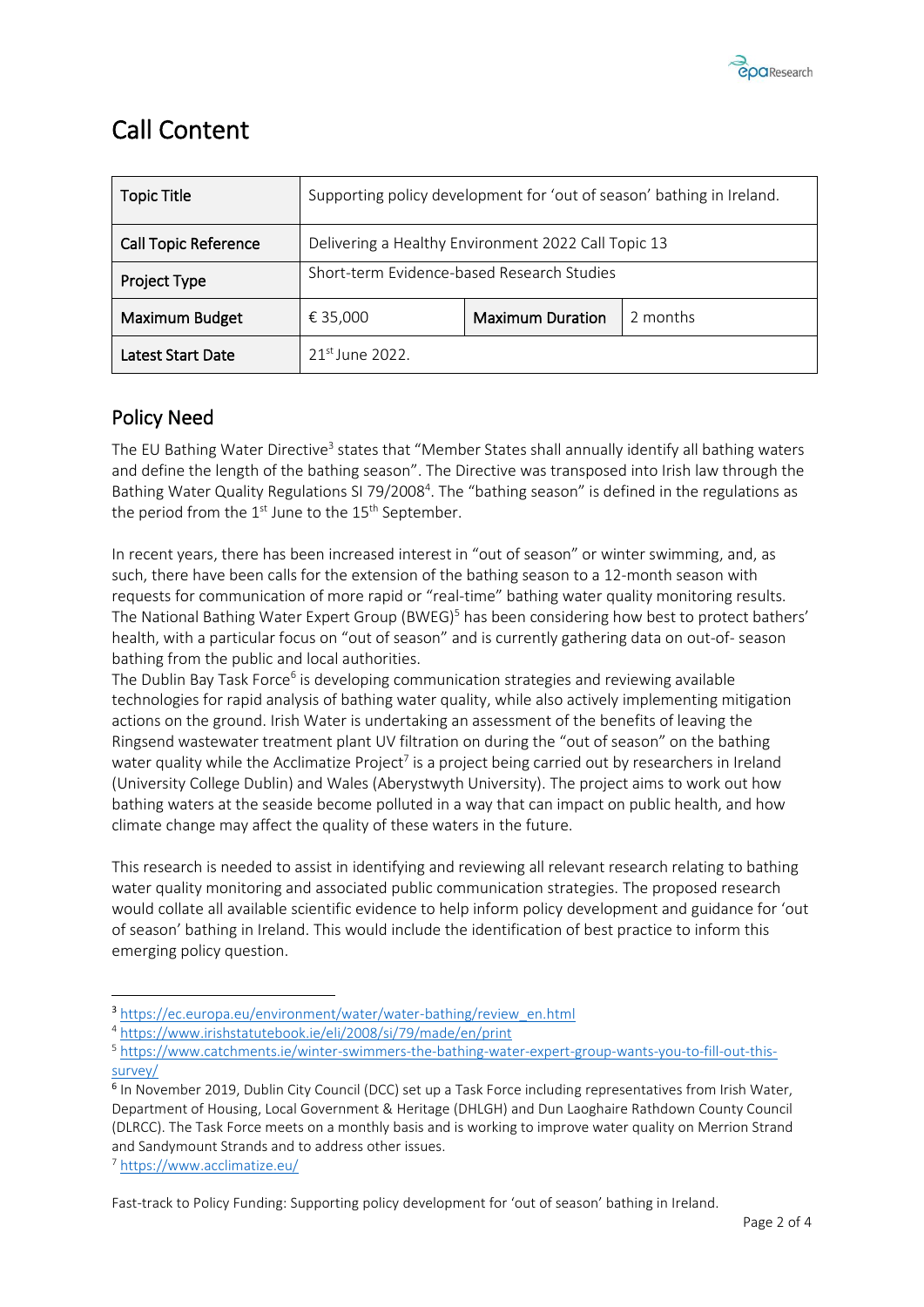

#### <span id="page-4-0"></span>Scope

Innovative research proposals are invited to undertake a research study to:

- Identify national/international research relating to bathing water quality monitoring results, and the associated public communication strategies.
- Review existing/emerging technologies and methodologies suitable for monitoring 'out of season' bathing water quality, including traditional, field-proven and rapid assessment techniques.
- Review monitoring, risk assessments and public communication strategies considering, in particular, the winter months and the extent of the designated season.
- Evaluate best practice and emerging approaches for effectively communicating monitoring results effectively at the point of need.
- Undertake a comparative review of Member States' management approaches to winter or "out of season bathing".
- Investigate/compare any best practice monitoring, communication and management practices at federal/local level for winter bathing.
- Review sources of information available regarding illness arising from bathers presenting at healthcare facilities.
- Provide clear recommendations to inform policy development for 'out of season' bathing in Ireland. These recommendations should be made in the context of winter bathing water quality monitoring results.
- Provide recommendations on how the public can report issues to facilitate accurate data collection/records.

#### <span id="page-4-1"></span>Expected Outputs

The outputs from this project include:

- An EPA Evidence Synthesis Report. This report should be written in concise (maximum 30 pages), non-technical, and accessible English and be tailored for non-academics and policy makers. This will be a summary of the overall study findings in terms of monitoring, communication, and management of 'out of season' bathing. This report will also include clear recommendations to inform policy development for 'out of season' bathing in Ireland.
- A short guidance document for bathers including a simple risk assessment tool, e.g. one-page infographic on what to consider before bathing.

It is expected that monthly update meetings will be held.

Please consult the EPA Research Programme 2021-2030 Fast-track to Policy Funding Guidelines and Terms & Conditions for the full list of expected outputs and interim/final reporting requirements.